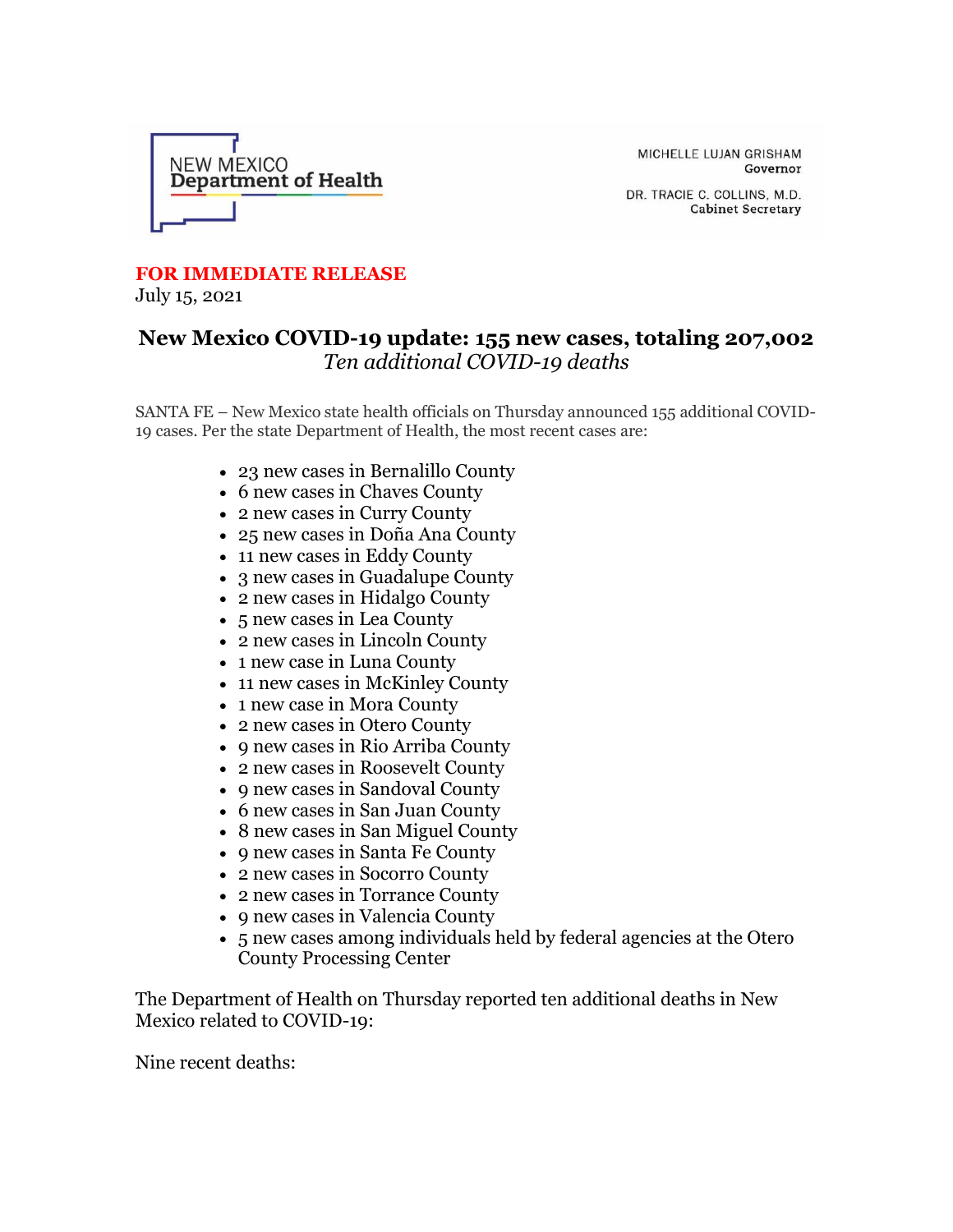- A male in his 60s from Bernalillo County. The individual was hospitalized.
- A female in her 60s from Chaves County. The individual was hospitalized.
- A male in his 40s from Guadalupe County. The individual was hospitalized.
- A male in his 60s from Lea County. The individual was hospitalized and had underlying conditions.
- A female in her 70s from McKinley County. The individual was hospitalized and had underlying conditions.
- A male in his 70s from Otero County. The individual was hospitalized and had underlying conditions.
- A female in her 80s from Otero County. The individual was hospitalized and had underlying conditions.
- A male in his 70s from San Juan County. The individual was hospitalized.
- A male in his 30s from Taos County. The individual was hospitalized and had underlying conditions.

One\* death >30 days:

• A male in his 40s from Lincoln County. The individual had underlying conditions.

\*COVID related deaths are reported when a death certificate has been issued and some death certificates are delayed due to insufficient information.

The number of deaths of New Mexico residents related to COVID-19 is now 4,372.

The ten ZIP codes across the state with the most COVID-19 cases on Thursday, Jul. 15 are:

Daily case counts and test numbers are raw data based on information the state receives today - meaning data that has not yet been scrutinized to identify potential duplicates or late-arriving positives or negatives.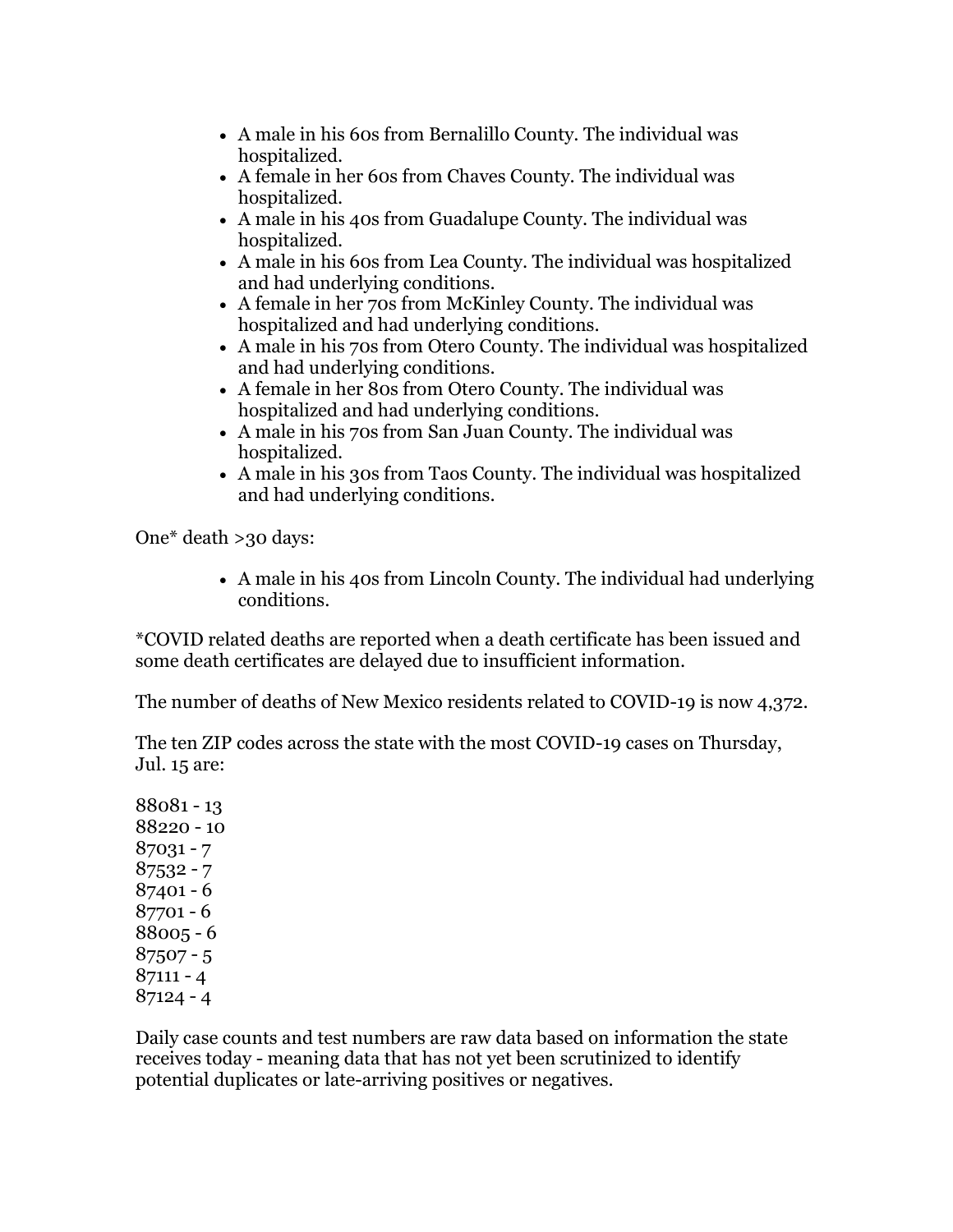Including the above newly reported cases, New Mexico has now had a total of 207,002 COVID-19 cases:

Bernalillo County: 59,545 Catron County: 97 Chaves County: 9,103 Cibola County: 2,919 Colfax County: 800 Curry County: 5,367 De Baca County: 178 Doña Ana County: 25,262 Eddy County: 6,998 Grant County: 1,764 Guadalupe County: 477 Harding County: 13 Hidalgo County: 381 Lea County: 8,465 Lincoln County: 1,776 Los Alamos County: 546 Luna County: 3,415 McKinley County: 12,455 Mora County: 177 Otero County: 4,098 Quay County: 540 Rio Arriba County: 3,850 Roosevelt County: 2,046 Sandoval County: 12,374 San Juan County: 15,807 San Miguel County: 1,432 Santa Fe County: 10,724 Sierra County: 782 Socorro County: 1,336 Taos County: 1,774 Torrance County: 894 Union County: 261 Valencia County: 6,979

County totals are subject to change upon further investigation and determination of residency of individuals positive for COVID-19.

The Department of Health currently reports the following numbers of COVID-19 cases among individuals held by federal agencies at the following facilities:

- Cibola County Correctional Center: 451
- Otero County Federal Prison Facility: 448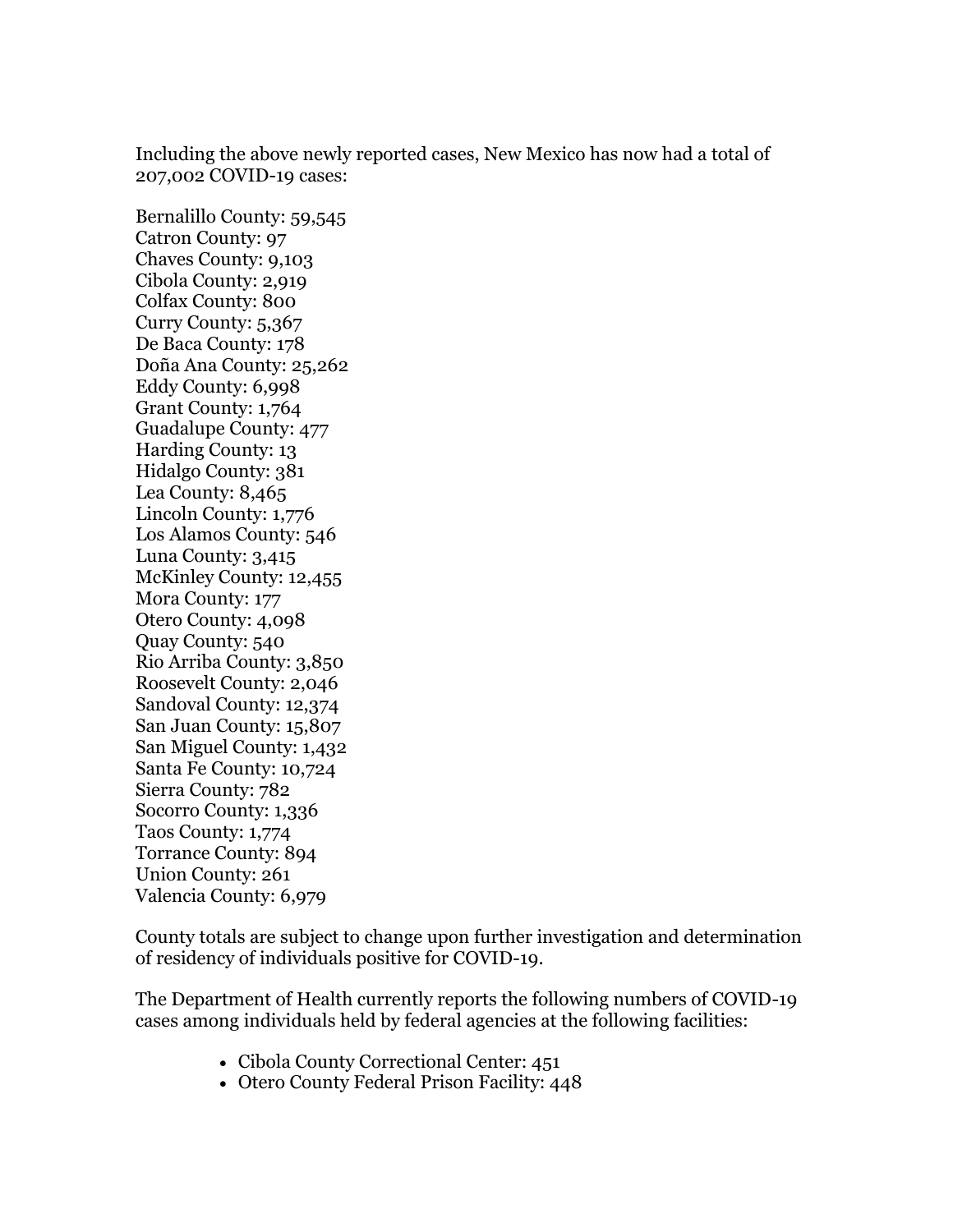- Otero County Processing Center: 269
- Torrance County Detention Facility: 202

The Department of Health currently reports the following numbers of COVID-19 cases among individuals held by the New Mexico Corrections Department at the following facilities:

- Central New Mexico Correctional Facility in Valencia County: 302
- Guadalupe County Correctional Facility: 255
- Lea County Correctional Facility: 762
- Northeast New Mexico Correctional Facility in Union County: 167
- Northwest New Mexico Correctional Center in Cibola County: 128
- Otero County Prison Facility: 473
- Penitentiary of New Mexico in Santa Fe County: 219
- Roswell Correctional Center: 229
- Southern New Mexico Correctional Facility in Doña Ana County: 231
- Springer Correctional Center in Colfax County: 151
- Western New Mexico Correctional Facility in Cibola County: 75

As of today, there are 86 individuals hospitalized in New Mexico for COVID-19. This number may include individuals who tested positive for COVID-19 out of state but are currently hospitalized in New Mexico. This number does not include New Mexicans who tested positive for COVID-19 and may have been transferred to a hospital out of state.

As of today, there are 195,881 COVID-19 cases designated as having recovered by the New Mexico Department of Health.

The Department of Health has identified at least one positive COVID-19 case in residents and/or staff in the past 28 days at the following long-term care facilities:

- Aztec Healthcare in Aztec
- Fort Bayard Medical Center in Santa Clara
- Genesis Healthcare Uptown in Albuquerque
- Good Samaritan Society--Betty Dare in Alamogordo
- Laguna Rainbow Care Center in Casa Blanca
- Lakeview Christian Home in Carlsbad
- Las Palomas Center in Albuquerque

The New Mexico Department of Health has active investigations into the positive patients, which includes contact tracing and swabs of symptomatic individuals who have had contact with the positive cases.

Every New Mexican must work together to stem the spread of COVID-19. **If you are sick or unvaccinated, wear a mask when in public and around others.**